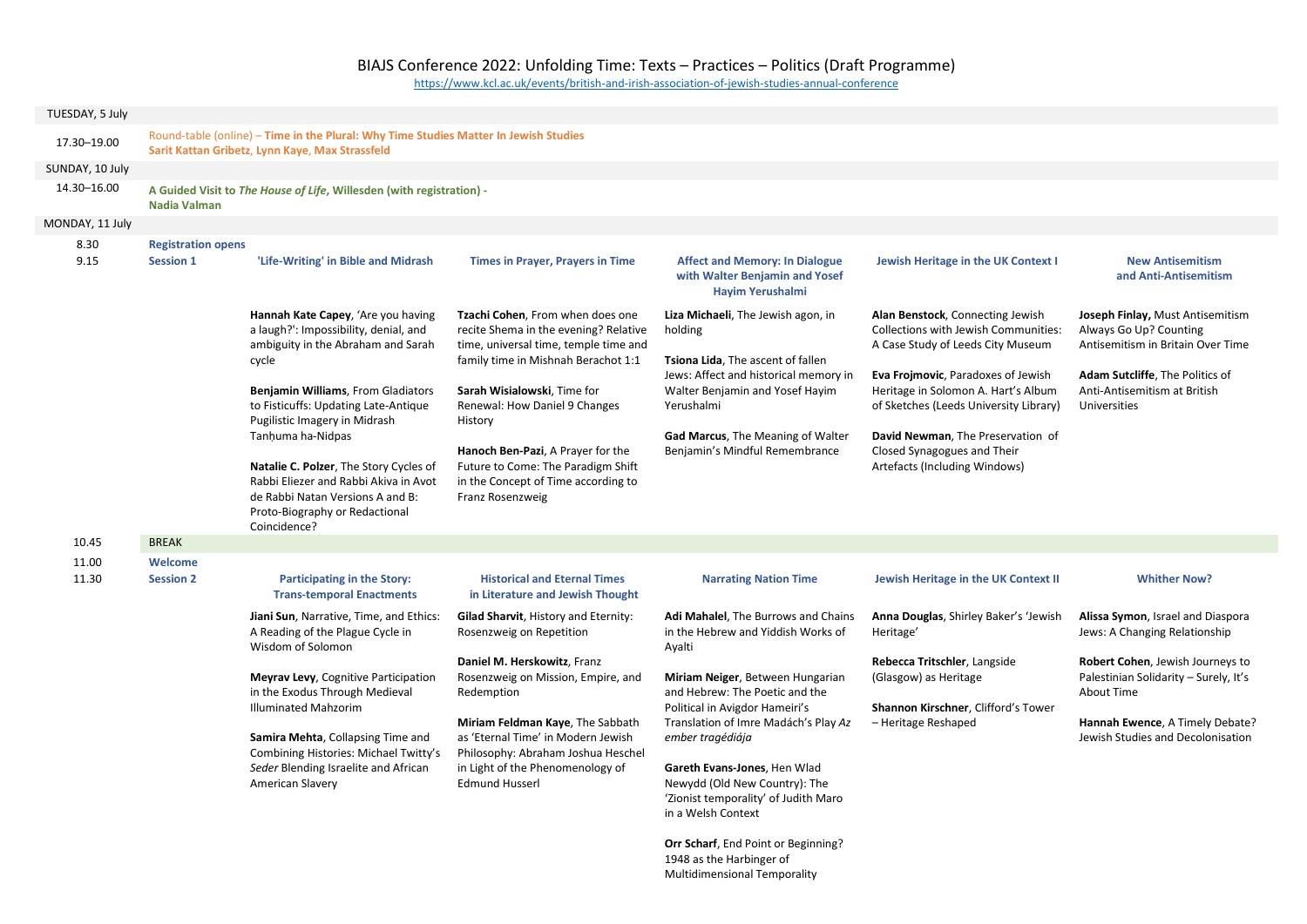| 13.00 | <b>LUNCH</b>                  |                                                                                                                                                                 |                                                                                                                                                                                                                                                                                                   |                                                                                                                                                                                                                                                                                  |                                                                                                                                                                                                                                                                                                                                                         |                                                                 |
|-------|-------------------------------|-----------------------------------------------------------------------------------------------------------------------------------------------------------------|---------------------------------------------------------------------------------------------------------------------------------------------------------------------------------------------------------------------------------------------------------------------------------------------------|----------------------------------------------------------------------------------------------------------------------------------------------------------------------------------------------------------------------------------------------------------------------------------|---------------------------------------------------------------------------------------------------------------------------------------------------------------------------------------------------------------------------------------------------------------------------------------------------------------------------------------------------------|-----------------------------------------------------------------|
| 14.00 | <b>Session 3</b>              | <b>Unsettling Temporalities</b>                                                                                                                                 | <b>Digital Mapping and Analysis in</b><br><b>Jewish History</b>                                                                                                                                                                                                                                   | Sound, Rhythm and Time                                                                                                                                                                                                                                                           | <b>Jewish Life in Britain</b>                                                                                                                                                                                                                                                                                                                           | <b>BIAJS Antisemitism Working Group:</b><br><b>Open Meeting</b> |
|       |                               | Rebekah Van Sant-Clark, Weaving<br>Displacement into the Past in the<br>book(s) of Esther                                                                       | Anna Pobudejska, Translating the<br>Enlightenment: Quantitative Analysis<br>of Translations in the Polish Haskalah                                                                                                                                                                                | Vanessa Paloma Elbaz, The Sonic<br>Cycles of Time in Moroccan Jewish<br>life                                                                                                                                                                                                     | Julia Pohlmann, Secularization vs.<br>Religious Pluralism - Re-evaluating<br>Jewish and Non-Jewish Responses to<br>the Jewish Naturalization Act of 1753                                                                                                                                                                                                |                                                                 |
|       |                               | Sherry Ashworth, On Time and<br>Reading the Book of Esther<br>Katherine Gwyther, Back to the<br>Future? Hauntology and the<br>Promised Land in the Hebrew Bible | Oleksii Chebotarov, Mapping Jewish<br>Transmigration in Late Imperial East-<br>Central Europe: Spatial Dimensions of<br>Migration Governance, Networks and<br><b>Transit Experiences</b><br>Elli Fischer, Tracing the<br>Institutionalization of Hungarian<br>Yeshivot through Subscription Lists | Miranda Crowdus, Frozen in Time?<br>Contemporary European Jewish<br>Cultural Heritage Displays and<br>Construction of Jewish Temporal<br><b>Stasis</b><br>Netta Schramm, Sound Beliefs:<br>Yeshayahu Leibowitz, Ovadia Yosef,<br>and Irving Greenberg's Performative<br>Legacies | Henry Holborn, Jewish communities<br>in provincial Lancashire during and<br>after the Great War, 1914-1926<br>Pam Fox and Amy Hill Shevitz,<br>Seaside Holiday, Mountain Vacation:<br>The Culture of Jewish Resorts in<br><b>Britain and the United States</b><br>David Newman, The Role and Impact<br>of Lithuanian Rabbis in Twentieth-<br>Century UK |                                                                 |
| 15.30 | <b>BREAK</b>                  |                                                                                                                                                                 |                                                                                                                                                                                                                                                                                                   |                                                                                                                                                                                                                                                                                  |                                                                                                                                                                                                                                                                                                                                                         |                                                                 |
| 16.00 | <b>AGM</b>                    |                                                                                                                                                                 |                                                                                                                                                                                                                                                                                                   |                                                                                                                                                                                                                                                                                  |                                                                                                                                                                                                                                                                                                                                                         |                                                                 |
| 17.15 |                               |                                                                                                                                                                 | Keynote Lecture - Vivian Liska, 'The End or the Beginning': The Interval Between Past and Future in German-Jewish Modernism                                                                                                                                                                       |                                                                                                                                                                                                                                                                                  |                                                                                                                                                                                                                                                                                                                                                         |                                                                 |
| 18.15 | <b>New Scholars Reception</b> |                                                                                                                                                                 |                                                                                                                                                                                                                                                                                                   |                                                                                                                                                                                                                                                                                  |                                                                                                                                                                                                                                                                                                                                                         |                                                                 |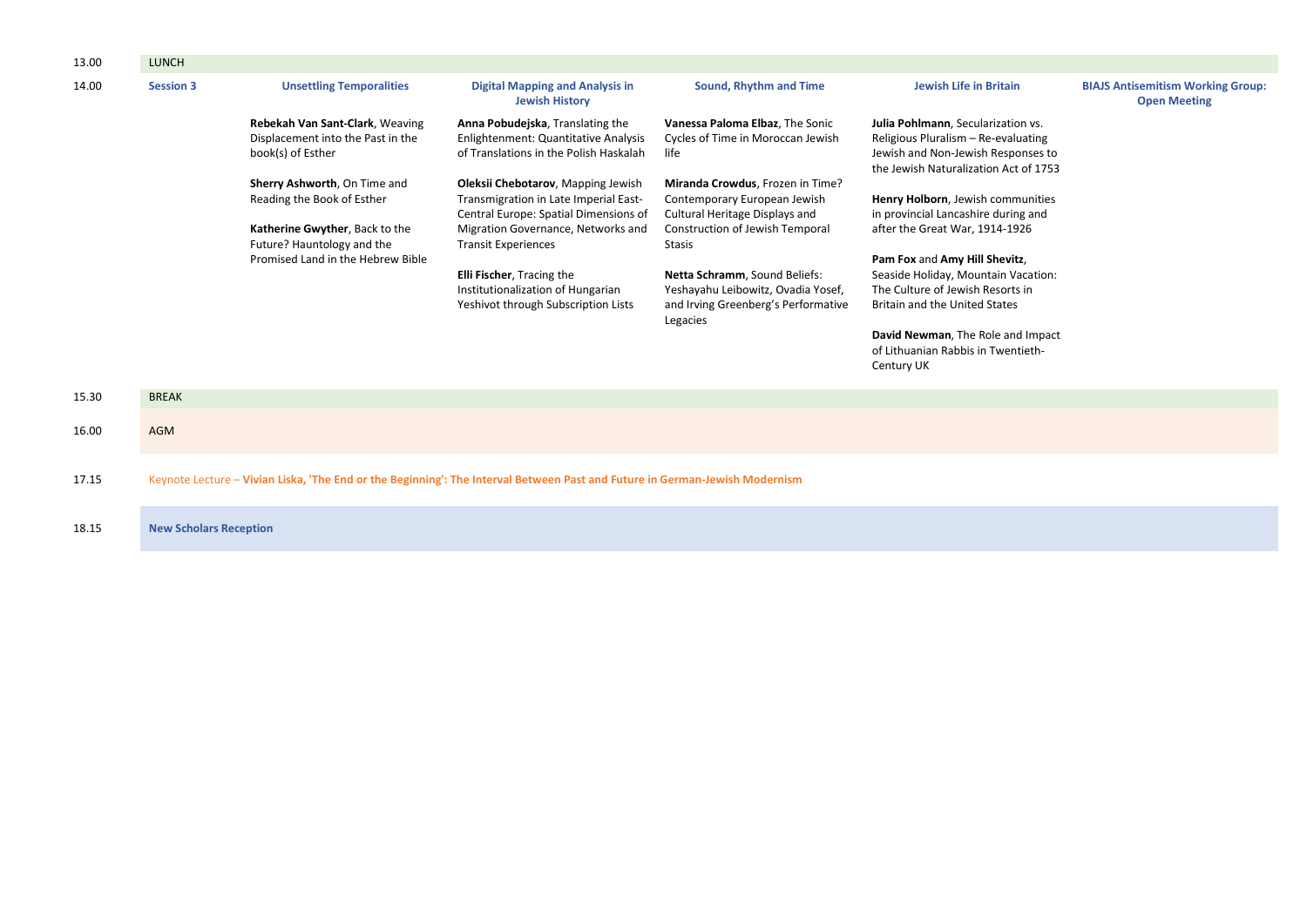| TUESDAY, 12 July |                  |                                                                        |                                                                                                                               |                                                                                                    |                                                                                                  |                                                                                                           |
|------------------|------------------|------------------------------------------------------------------------|-------------------------------------------------------------------------------------------------------------------------------|----------------------------------------------------------------------------------------------------|--------------------------------------------------------------------------------------------------|-----------------------------------------------------------------------------------------------------------|
| 9.00             | <b>Session 4</b> | <b>Scribal Interventions</b>                                           | <b>Calendars, History and</b><br>Historiography in Islamic and<br><b>Byzantine Contexts</b>                                   | <b>Yiddish Changing with the Times:</b><br><b>Yiddish Publishing and Textual</b><br><b>Culture</b> | <b>Migrants, Refugees, Settlers:</b><br><b>Changing Forms of Longing and</b><br><b>Belonging</b> | <b>Jewish Country Houses</b><br>in Pan-European Perspective                                               |
|                  |                  | Luba Charlap, The Masora Activity as<br>a Revolutionary Action and Its | Nadia Vidro, How many Jewish<br>Calendars?                                                                                    | Chair: Ben Gidley                                                                                  | Yair Wallach, Rethinking Jewish<br>Ashkenazi migration to the Levant -                           | Chair: Abigail Green                                                                                      |
|                  |                  | Textual, Interpretive, and Narrative-                                  |                                                                                                                               | William Pimlott, British Yiddish and                                                               | through the categories of integration                                                            | Colette Bellingham, Reading The Red                                                                       |
|                  |                  | Halachic Implications                                                  | Fred Astren, Medieval Jews and the<br>Hijrī Era                                                                               | Its Decline                                                                                        | and acculturation                                                                                | Book: Ferdinand de Rothschild and<br>the Country House Album                                              |
|                  |                  | <b>Marc Michaels.</b> Time can be a cruel                              |                                                                                                                               | Vivi Lachs, The Changing East End of                                                               | Kinga Czechowska, Between hope                                                                   |                                                                                                           |
|                  |                  | mistress: The Transmission of the                                      | Saskia Dönitz, Yosippon in a New                                                                                              | Katie Brown's Edited Yiddish                                                                       | and despair: Polish Jews and British                                                             | Silvia Davoli, A little known                                                                             |
|                  |                  | Masoretic Scribal Manual Sefer Tagin                                   | Garb: Rewriting a Historiographic<br>Classic                                                                                  | Sketches 1930-40s                                                                                  | policy towards Palestine in 1930                                                                 | salonnière Juive: Ernesta Stern (1854-<br>1926)                                                           |
|                  |                  | Moshe Pinchuk, The Talmud                                              |                                                                                                                               | Sonia Gollance, 'A Tombstone that                                                                  | Matteo D'Avanzo, The Ethiopian                                                                   |                                                                                                           |
|                  |                  | Yerushalmi of Bologna - A Possible                                     | <b>Nuray Ocakli, Romaniot Jews of</b>                                                                                         | will Last for Generations': Time and                                                               | Jews Under Italian Fascist Rule                                                                  | Sietske Van der Veen, A Rothschild                                                                        |
|                  |                  | Vorlage of the Leiden Manuscript                                       | Kastoria in the mid-15th Century<br>Ottoman Registers: Life in Kastoria<br>and the Journey to a New Life in<br>Constantinople | Trauma Memorialization in Tea<br>Arciszewska's Miryeml (1958)                                      |                                                                                                  | Legacy in Utrecht: Hélène van Zuylen<br>van Nyevelt-de Rothschild and the<br>Rebuilding of De Haar Castle |

10.30 BREAK

and the integration of its Jewish seigneur in the locality Discussant: **Laura Leibman**

an Israeli Citizenship upon Holocaust

victims in the 1950s

**Cyril Grange**, The expropriation of the castle and winery of Moncontour

| 11.00 |                  | Keynote Lecture - Sacha Stern, Living in Multiple Time-Frames in Ancient and Medieval Jewish Society          |                                                                                            |                                                                                                          |                                                                                                      |                                                                                                            |
|-------|------------------|---------------------------------------------------------------------------------------------------------------|--------------------------------------------------------------------------------------------|----------------------------------------------------------------------------------------------------------|------------------------------------------------------------------------------------------------------|------------------------------------------------------------------------------------------------------------|
| 12.00 | <b>LUNCH</b>     |                                                                                                               |                                                                                            |                                                                                                          |                                                                                                      |                                                                                                            |
| 13.00 | <b>Session 5</b> | <b>A Plurality of Meaning:</b><br><b>New Approaches to Reading Sex and</b><br><b>Gender in Rabbinic Texts</b> | <b>Studying the Heavens with</b><br><b>Christians to Keep Jewish Time on</b><br>Earth      | <b>Jewish-Christian Relations and</b><br><b>Jewish Activism in the United States</b>                     | <b>Experiences of Time During and</b><br><b>After the Holocaust</b>                                  | <b>Muslim-Jewish Encounter,</b><br><b>Diversity and Distance in Urban</b><br><b>Europe - A Round-Table</b> |
|       |                  | Neil Janes, The Yefat To'ar: A coerced<br>and liminal halakhic category                                       | <b>Israel M. Sandman, The Easter Cycle</b><br>in Medieval Sephardic Calendar<br>Monographs | Irina Rabinovich, Interfaith Marriage<br>Goes Wrong: Belle Kendrick Abbott's<br>Leah Mordecai            | Jennifer Putnam, Timelessness:<br>Prisoner Experiences of Time in Nazi<br><b>Concentration Camps</b> | Chair: Yulia Egorova<br>Alyaa Ebbiary                                                                      |
|       |                  | Tali Artman-Partock, How can we                                                                               |                                                                                            |                                                                                                          |                                                                                                      | Daniella Shaw                                                                                              |
|       |                  | use rabbinic literature to support                                                                            | Tzvi Luboshitz, Counter-Hebraism:                                                          | Rachel Kovacs, Do Justice, Love                                                                          | Steven Samols, Picturing the                                                                         | <b>Arndt Emmerich</b>                                                                                      |
|       |                  | sexual abuse victims?                                                                                         | Christianity in the Eyes of a Jewish                                                       | Mercy, and Walk Humbly with Your                                                                         | Holocaust: A Photobook by Survivors                                                                  | Élodie Druez                                                                                               |
|       |                  |                                                                                                               | Kabbalist                                                                                  | G-d: Herbert Lehman as Statesman,                                                                        | in the Immediate Postwar Period                                                                      | Anis Fariji                                                                                                |
|       |                  | Laliv Clenman, A Woman Would                                                                                  |                                                                                            | Humanitarian and Champion of Social                                                                      |                                                                                                      | <b>Ben Gidley</b>                                                                                          |
|       |                  | Marry a Woman: Reading Lesbian                                                                                | Pavel Sládek, Astronomy, Kabbalah                                                          | Justice                                                                                                  | Robert Thompson, 'To work with                                                                       |                                                                                                            |
|       |                  | Marriages in Torat Cohanim                                                                                    | and Calendar in Ashkenaz, 1550-                                                            |                                                                                                          | Jews, not only for Jews': Christian<br>encounters with Holocaust survivors                           |                                                                                                            |
|       |                  |                                                                                                               | 1650                                                                                       | Amy Fedeski, Iranian Jewish<br>Migration to the United States and<br>the (Re-)Making of American Refugee | in post-war relief                                                                                   |                                                                                                            |
|       |                  |                                                                                                               |                                                                                            | Policy, 1978-1984                                                                                        | Tom Eshed, Sovereignty Out of Time<br>and Space - The Initiative to Confer                           |                                                                                                            |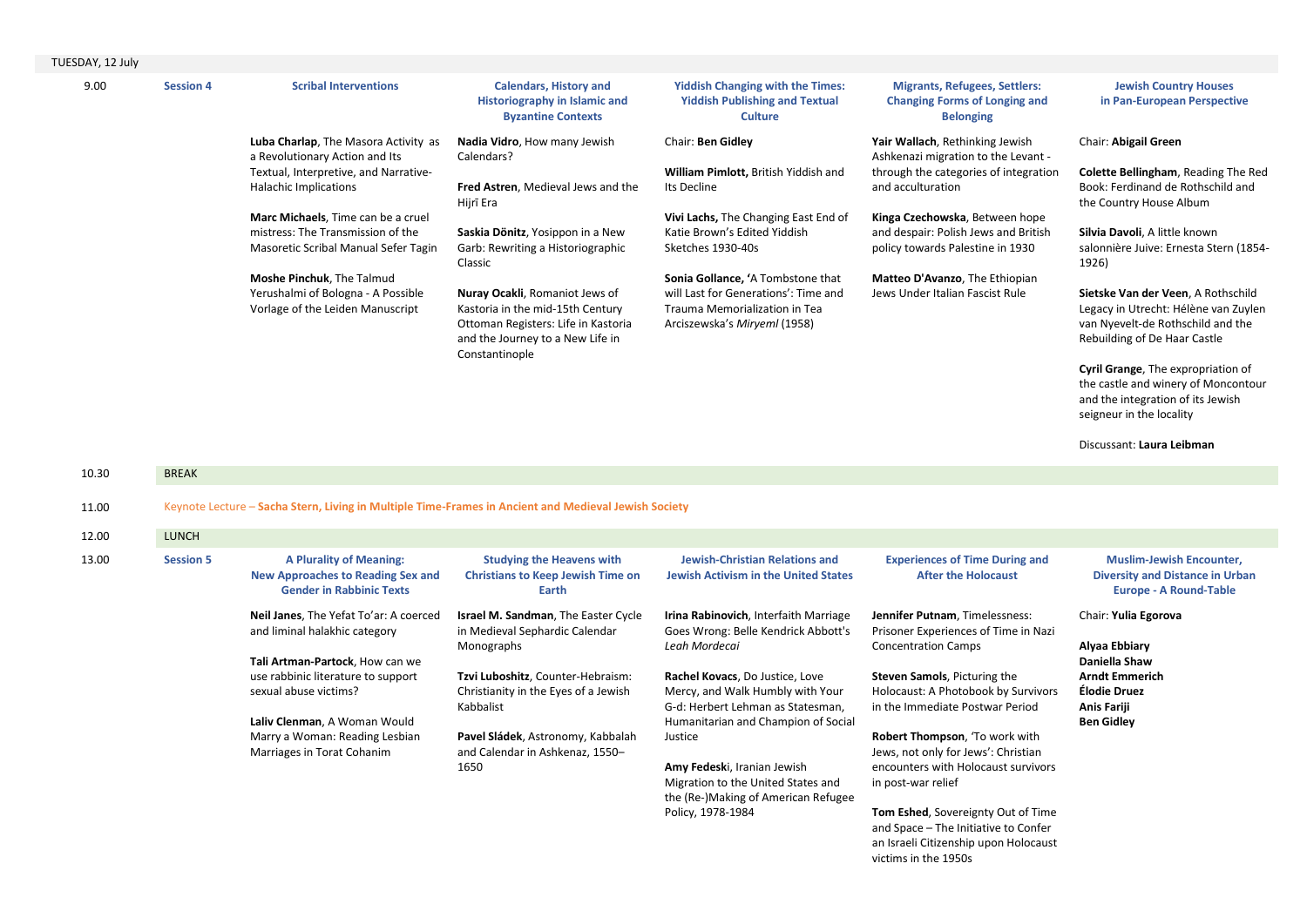| 14.30 | <b>BREAK</b>                                 |                                                                                                                                                                                                                                                                                                                                                                                                                                                                                                                                                                                                                                                             |                                                                                                                                                                                                                                                                                                                                      |                                                                                                                                                                                                                                                                                                                                                                                                                                   |                                                                                                                                                                                                                                                            |                                                                                                               |
|-------|----------------------------------------------|-------------------------------------------------------------------------------------------------------------------------------------------------------------------------------------------------------------------------------------------------------------------------------------------------------------------------------------------------------------------------------------------------------------------------------------------------------------------------------------------------------------------------------------------------------------------------------------------------------------------------------------------------------------|--------------------------------------------------------------------------------------------------------------------------------------------------------------------------------------------------------------------------------------------------------------------------------------------------------------------------------------|-----------------------------------------------------------------------------------------------------------------------------------------------------------------------------------------------------------------------------------------------------------------------------------------------------------------------------------------------------------------------------------------------------------------------------------|------------------------------------------------------------------------------------------------------------------------------------------------------------------------------------------------------------------------------------------------------------|---------------------------------------------------------------------------------------------------------------|
| 15.15 | <b>Session 6</b>                             | The state of Jewish tangible heritage<br>in Ukraine: Buildings, monuments,<br>museums and libraries<br><b>A Joint BIAJS-JHSE Panel</b>                                                                                                                                                                                                                                                                                                                                                                                                                                                                                                                      | <b>Failure, Crisis, Redemption:</b><br><b>Kabbalistic and Polemic</b><br><b>Temporalities</b>                                                                                                                                                                                                                                        | <b>Times and Technologies of</b><br><b>Education and Celebration</b>                                                                                                                                                                                                                                                                                                                                                              | <b>Pandemic Times</b>                                                                                                                                                                                                                                      | <b>Unfolding Time:</b><br>A Visit to the Treasures<br>of the<br><b>British Library</b><br>(with registration) |
|       |                                              | Chair: Eva Frojmovic<br>Eugeny Kotlyar, Jewish Heritage in<br>Independent Ukraine: Discovery,<br>Study, Preservation and Presentation<br>- Thirty Years of Experience and<br>Challenges<br>Sofia Dyak, Jewish Heritage and<br>Diversity in Lviv<br>Tetyana Batanova, The Judaica<br>Department at V. I. Vernadsky<br>National Library of Ukraine: Revival,<br>Study, and Preservation<br>Vitaly Chernoivanenko, Ukraine's<br>Hebraica Collections in International<br>Perspective<br>Nadia Ufimtseva, Judaica Objects in<br><b>Ukrainian Museums</b><br>Interlocutors: Mia Spiro and Eva<br>Frojmovic<br>(Ukrainian scholars will<br>participate remotely.) | Hillel Feuerstein, Regressive Words-<br><b>Failing Cosmogeny</b><br>Hartley Lachter, Temporal Spirals:<br>Cosmic Cycles and Jewish History in<br>Medieval Kabbalah<br>Miriam Sklarz, The scepter shall not<br>depart from Judah until the coming<br>of Shilo": Nahmanides's Polemic<br>Regarding the Time of the Messiah's<br>Advent | Ofer Livnat, Teaching and<br><b>Disseminating Computations</b><br>Creatively: Medieval Jewish Calendar<br>Manuals<br>Shalom Morris, Miriam Mendes<br>Belisario's Sabbath Evenings at Home<br>and Sephardic Print Culture in mid-<br>nineteenth century England<br>Sari R. Alfi-Nissan, The Light Within<br>Me: Celebrating the Self Through<br>Jewish Holidays in the iGen Era<br>Nadia Beider, Jewish School Choice<br>in Europe | Liat Steir-Livny, Israeli-Jews in the<br>Current Health Crisis: Covid-19 and<br>Holocaust Representations in Israeli<br>Media and Social Media<br>Anat Feldman, Religion, health, and<br>politics: Charedi society in Israel<br>during the COVID-19 period | <b>Ilana Tahan</b>                                                                                            |
| 17.00 | <b>Reception and Awards</b>                  | Welcome: Marion Thain (Faculty of Arts & Humanities), Marat Shterin (Theology & Religious Studies)                                                                                                                                                                                                                                                                                                                                                                                                                                                                                                                                                          |                                                                                                                                                                                                                                                                                                                                      |                                                                                                                                                                                                                                                                                                                                                                                                                                   |                                                                                                                                                                                                                                                            |                                                                                                               |
| 18.00 | <b>Conference Dinner (with registration)</b> |                                                                                                                                                                                                                                                                                                                                                                                                                                                                                                                                                                                                                                                             |                                                                                                                                                                                                                                                                                                                                      |                                                                                                                                                                                                                                                                                                                                                                                                                                   |                                                                                                                                                                                                                                                            |                                                                                                               |